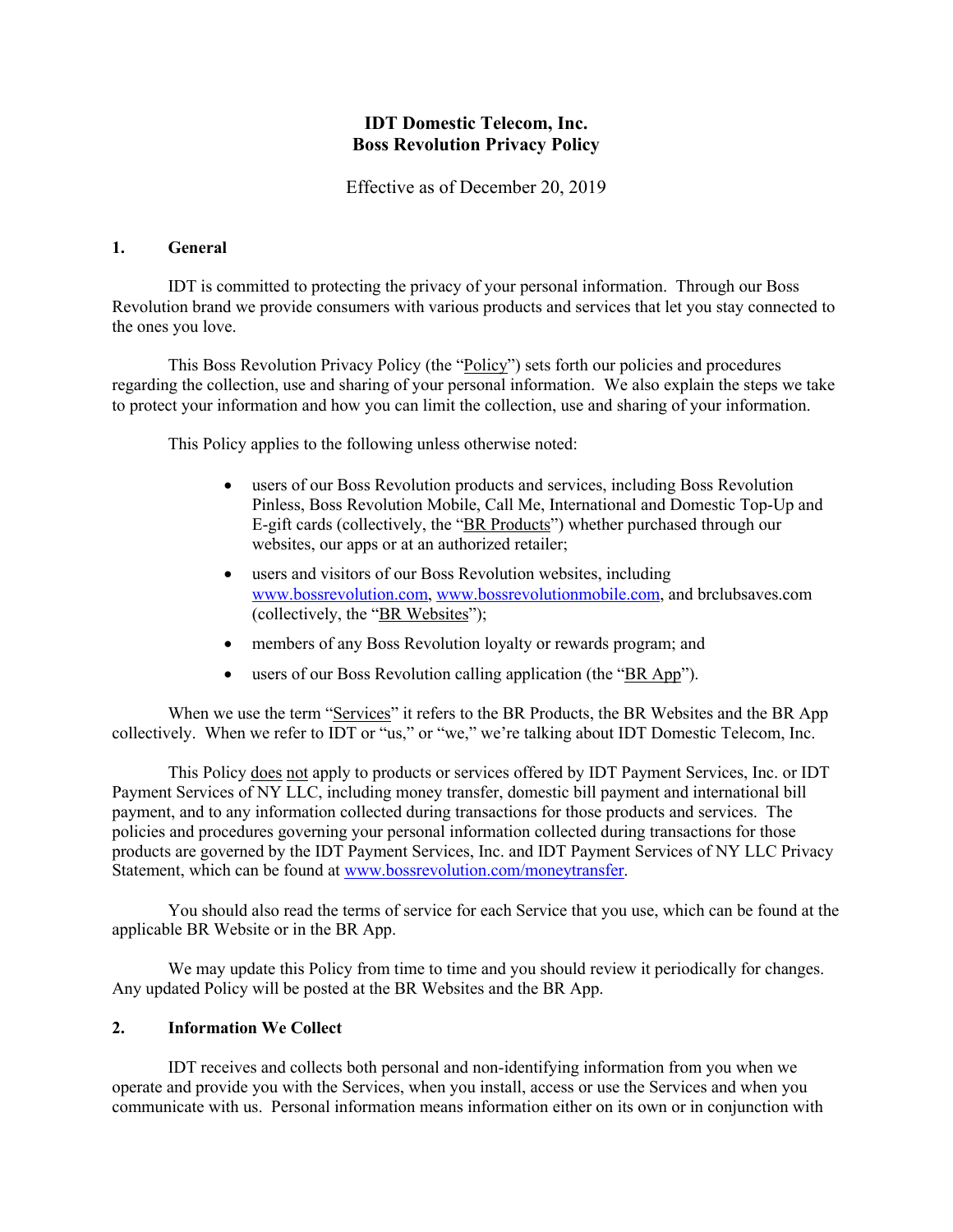other data that enables a specific person to be identified, but does not include "de-identified," "anonymous," or "aggregate" information, which is not otherwise associated with a specific person. Nonidentifying information means information that by itself cannot be used to identify a specific person (*e.g.,* zip code).

A. Information You Provide. Depending on the particular Service, you may provide the following personal information:

- name
- address
- email address
- mobile or other phone number
- payment information, including credit or debit card details
- birthdate
- other personal information necessary to verify you and/or your phone number
- other personal information you provide to us for customer support purposes, surveys, sweepstakes or product feedback

B. Information We Collect. Depending on the particular Service, we may automatically collect the following information:

- Boss Revolution security code, password and login credentials
- Service related diagnostic and performance information, including how you use our Services and performance logs
- call records, frequently called numbers, and network traffic data
- messages sent with our Services, including chats, photos, videos and voice messages
- personal, phone or social network contact information
- information about your device, including model, browser, operating system, platform type, application software, mobile network, device identifiers and numbers, and Internet connection speed
- browsing, searching and buying activity
- IP address
- BR Websites visited and websites you come from and go to next
- BR App feature usage and stored content
- certain data on your device, including your contacts, the phone numbers in your mobile address book, favorite lists and other installed apps
- device identification number
- geolocation and device location information if you use our location features
- transactional information when you purchase a BR Product

C. Information Provided by Third Parties. When you install, access or use the Services we may obtain the following information from third party sources:

- credit information from credit reporting agencies
- transactional information when you purchase a BR Product, including receipts or information from app stores or other third parties processing your payment
- aggregate information from outside companies that collect consumer information such as demographic and interest data (examples of this information include gender, age range, sports enthusiast, or pet owner)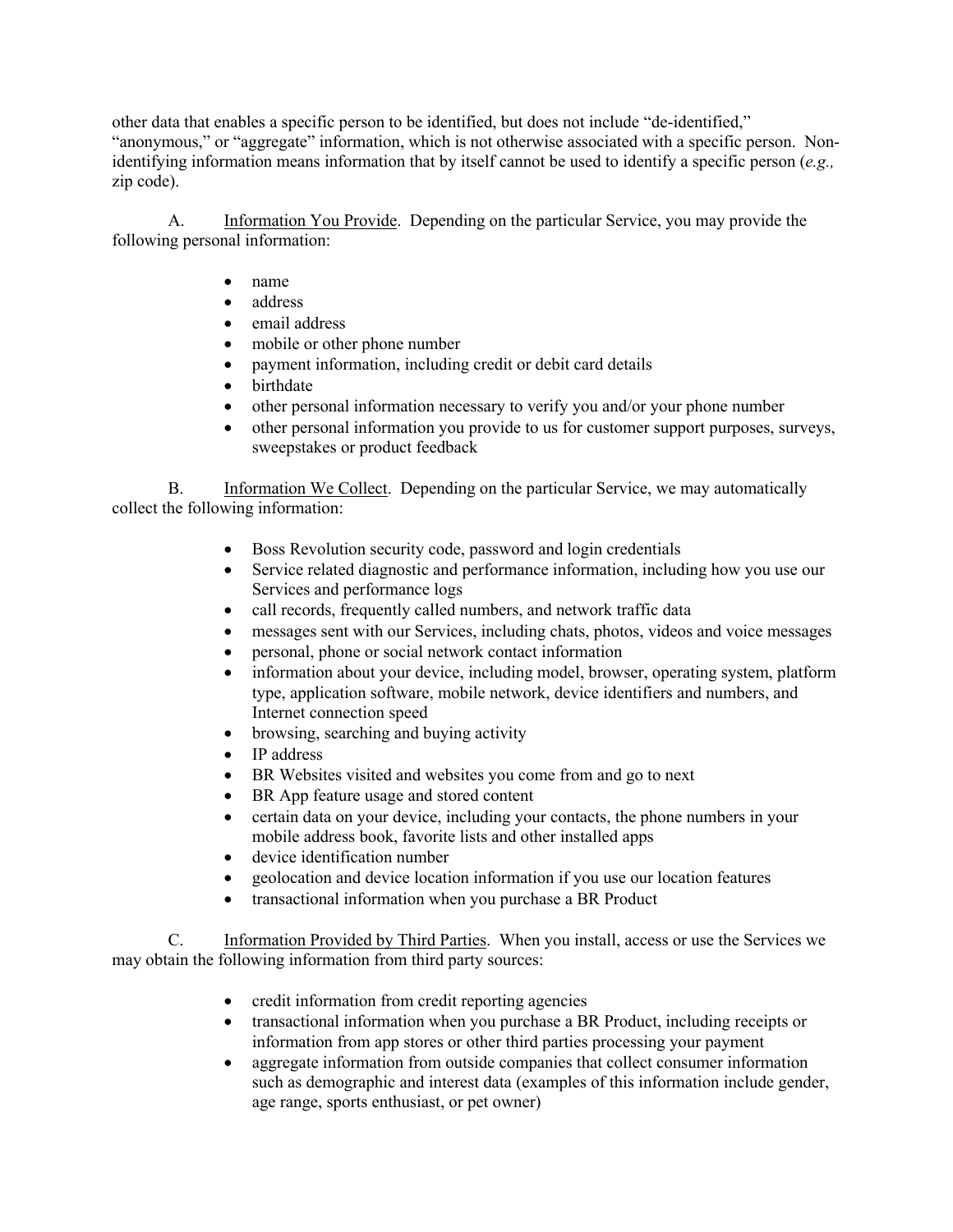- unique marketing and/or device IDs, contact and other marketing lead information from third parties, including from app stores
- users of our Services may provide us with your email address or phone number through the purchase/use of a Service, our refer-a-friend programs, their mobile address book or social networking platforms
- other information from third parties that helps us operate, provide, understand, customize, support and market our Services

## **3. How We Use Information**

We use all the information we collect and receive to help us operate, provide, improve, understand, customize, support, and market our Services. In addition, we use your information for general, operational and administrative purposes, including maintaining your account, authenticating you and contacting you. As used in this Policy, the terms "use," "using" and "processing" information include using cookies or other similar technologies on a computer/phone/device, subjecting the information to statistical or other analysis and using or handling information in any way, including but not limited to, scanning, collecting, storing, evaluating, aggregating, modifying, deleting, using, combining, disclosing and sharing information among our affiliates both in and outside the United States and to select third parties.

A. Our Services. We analyze how our customers use our Services and use that information to evaluate and improve our Services, to research, develop, and test new services and features, and to conduct troubleshooting activities. For example:

- we communicate with you about our Services and features and let you know about our terms and policies and other important updates;
- we may target particular advertisements or other content to you based information we have collected or you provided;
- we may digitally scan content stored in the BR App, including without limitation, your user information and message content, and use this information to provide you with targeted information and advertising;
- we use your information to respond to you when you contact us. Our communications with you, including phone conversations, chats and emails, may be monitored and recorded by us for quality assurance or for legal, regulatory or training purposes; and
- we verify accounts and activity, and promote safety and security, such as by investigating suspicious activity or violations of our terms, to ensure our Services are being used legally.

B. Web Technologies. The BR Websites and BR App may use certain web technologies such as "cookies" or "web beacons." We use cookies, small text files stored locally on your computer or device to serve as markers, to operate, provide, improve and customize our Services and your experiences. For example, we use cookies to understand which of our FAQs are most popular and to show you relevant content related to our Services. Additionally, we may use cookies to remember your choices, such as your language preferences. Web beacons are used to tell us how and when pages in our sites are visited, by how many people, their point of origin and operating system and to monitor performance with our Services. These technologies do not collect personal information. We do not honor any web browser "do not track" signals or other mechanisms that provide you the ability to exercise choice regarding the collection of information about your online activities over time and across thirdparty websites or online services. We use and share this data and information to deliver customized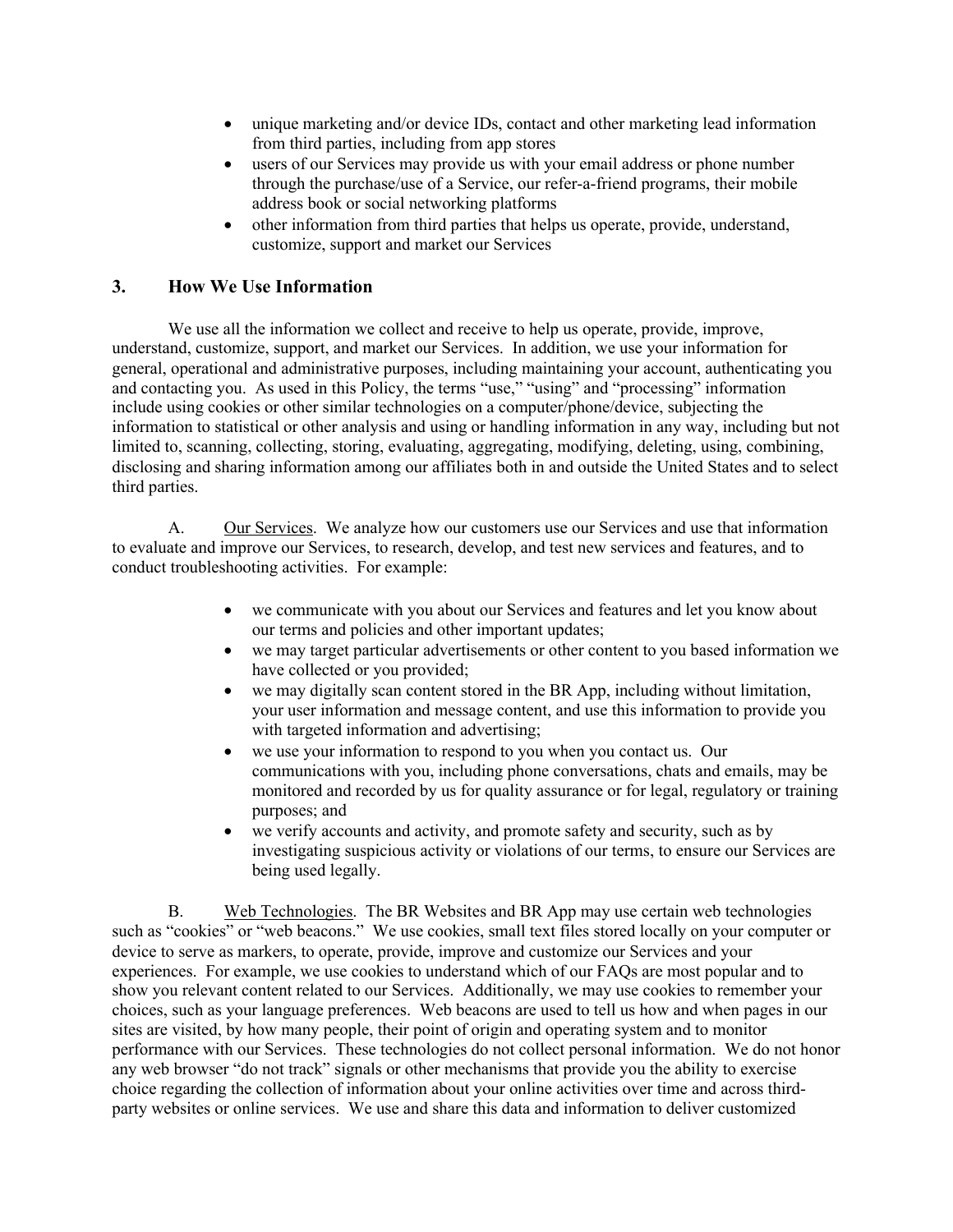content and advertising, to ensure that you see the correct product information, to manage the frequency with which you see an advertisement, to tailor advertisements to better match your interests, and to understand the effectiveness of our advertising. The content may be delivered on the BR Websites, on non-IDT websites, on the BR App, by our representatives, and via email, SMS, push notifications or other IDT services. In addition, if you respond to or interact with a particular advertisement, you may later receive a targeted advertisement as a result of an ad server or ad network concluding that you fit within a particular audience we are trying to reach.

C. Web Analysis. We use certain Google Analytics Advertising Features, including Remarketing and Demographics and Interest Reporting. Google Analytics is a web analysis service provided by Google that allows us to collect data about the traffic on the BR Websites through Google cookies and other identifiers, which enables us, among other things, to create user segments based on demographic or interest data and to deliver relevant advertising. Google utilizes the data collected to track and examine the use of our websites and to prepare reports on the activities and share them with other Google services. Google may use the data collected to contextualize and personalize the ads of its own advertising network. You may be able to opt out of the Google Analytics Advertising Features through your browser ads settings or by visiting Google's Ads Settings page.

D. BR App. We engage certain third parties who use mobile software development kits to passively collect information from users of the BR App. We use this data primarily to help us deliver personalized notifications and to identify you in a unique manner across other devices or browsers for the purposes of customizing advertisements or content.

## **4. How We Share Information**

We share all the information we collect and receive with our affiliates, both in and outside the United States, and to select third parties, to help us operate, provide, improve, understand, customize, support, and market our Services, and for general, operational and administrative purposes, including maintaining your account, authenticating you and contacting you. When we share information with thirdparties, we require them to use your information in accordance with our instructions and terms or with express permission from you. In addition, you share your information as you use and communicate through our Services.

A. Information Shared Within the IDT Family of Companies. We share information within the IDT family of companies, including our affiliates both in and outside the United States (collectively, the "IDT Family of Companies") primarily to operate, provide, support and market our Services. For example, if you purchase a BR Product, then we share your purchase information with various IDT affiliates in order to process your transaction.

B. Information Shared with Third Parties. We work with various third party vendors and partners for a variety of business purposes such as to help us offer, operate, provide, improve, understand, customize, support and market our Services. We share information with these vendors and partners to the extent reasonably necessary for them to perform work on our behalf. For example, we may provide your credit card information and billing address to our payment processing company solely for the purpose of processing payment for a transaction you have requested. In addition, IDT shares certain information, including unique marketing identifiers, email addresses and mobile phone numbers, with third parties, including Google and Facebook, for marketing, advertising and analysis purposes, including the delivery of advertising campaigns and preparing and sharing aggregate business and marketing reports, demographic profiling and to deliver targeted advertising about products and services. In certain circumstances, IDT may receive a fee or other compensation for such sharing. When we share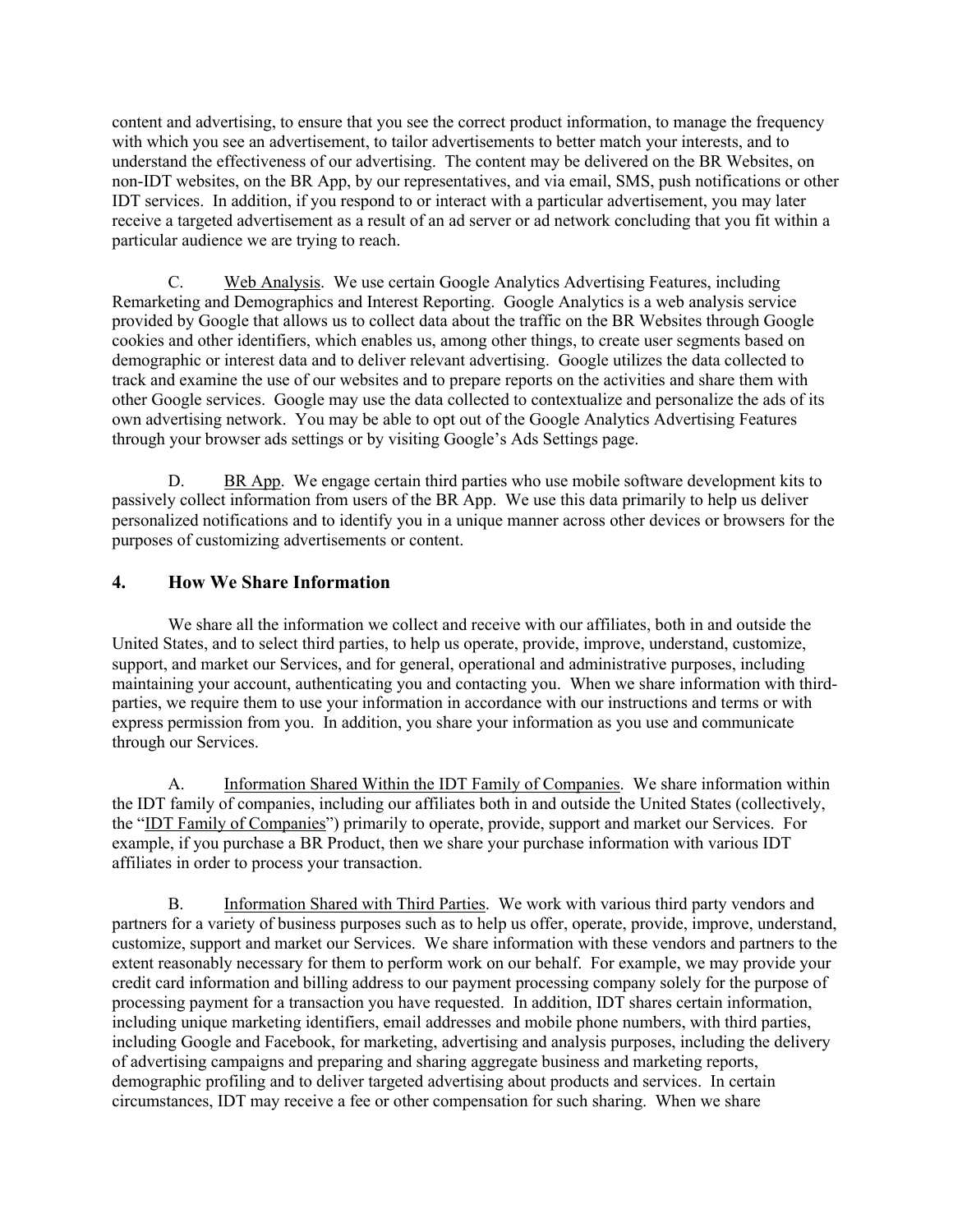information with third parties, we request that all these vendors and partners protect your information and limit their use of the data to the purposes for which it was provided. IDT does not sell, rent or lease its customer lists to third parties. Finally, if you purchase products or services offered jointly by IDT and one of our partners, your customer information may be received by both IDT and our partner that is providing the product or service. For these jointly offered products and services, you should also review the partner company's privacy policy, which may include practices that are different from the practices described here.

C. Special Circumstances. We may share information in certain special circumstances. For example:

- to comply with valid legal process including subpoenas, court orders and search warrants, and as otherwise permitted or required by law;
- to assist law enforcement in cases involving danger of death or serious physical injury to any person or in other emergencies;
- to protect our rights or property, or the safety of our customers or employees;
- to protect against fraudulent, malicious, abusive, unauthorized or unlawful use of our Services and to protect our network, Services, devices and users from such use;
- to advance or defend against complaints or legal claims in court, administrative proceedings and elsewhere;
- to prospective purchasers of all or part of our business or assets;
- to outside auditors, lawyers and regulators; and
- with your consent.

D. **Information Shared with Third-Party Advertising Entities or Social Networks**. You may see third-party advertisements on BR Products, the BR Websites and/or the BR App. Some advertisements are chosen by companies that place advertisements on behalf of other third-party advertisers. These companies, often called ad servers, may place and access cookies on your device to collect information about your visit. The information they collect from our sites is in a form that does not identify you personally. This information may be combined with similar data obtained from other websites to help advertisers better reach their targeted audiences. Targeting may be accomplished by tailoring advertising to interests that they infer from your browsing of our sites and your interaction with other websites where these ad servers also are present. If you choose to interact with specific advertisers who advertise on the BR, Products, BR Websites or the BR App, the information you provide to them is subject to the conditions of their specific privacy policies. The BR Websites and BR App also include social network or other third-party plug-ins and widgets that may provide information to their associated social networks or third-parties about the IDT page you visit, even if you do not click on or otherwise interact with the plug-in or widget.

E. When You Share Information. You share your information as you use and communicate through our Services. Your phone number, profile name and photo, and online status may be available to anyone who uses our Services, although you can configure your Services settings to manage certain information available to other users. Users with whom you communicate may store or share your information (including your phone number or messages) with others on and off our Services.

# **5. Your Rights and How To Limit Sharing Of Information**

You have choices about how we use and share your information and there are additional protections that may apply with regard to certain information we collect.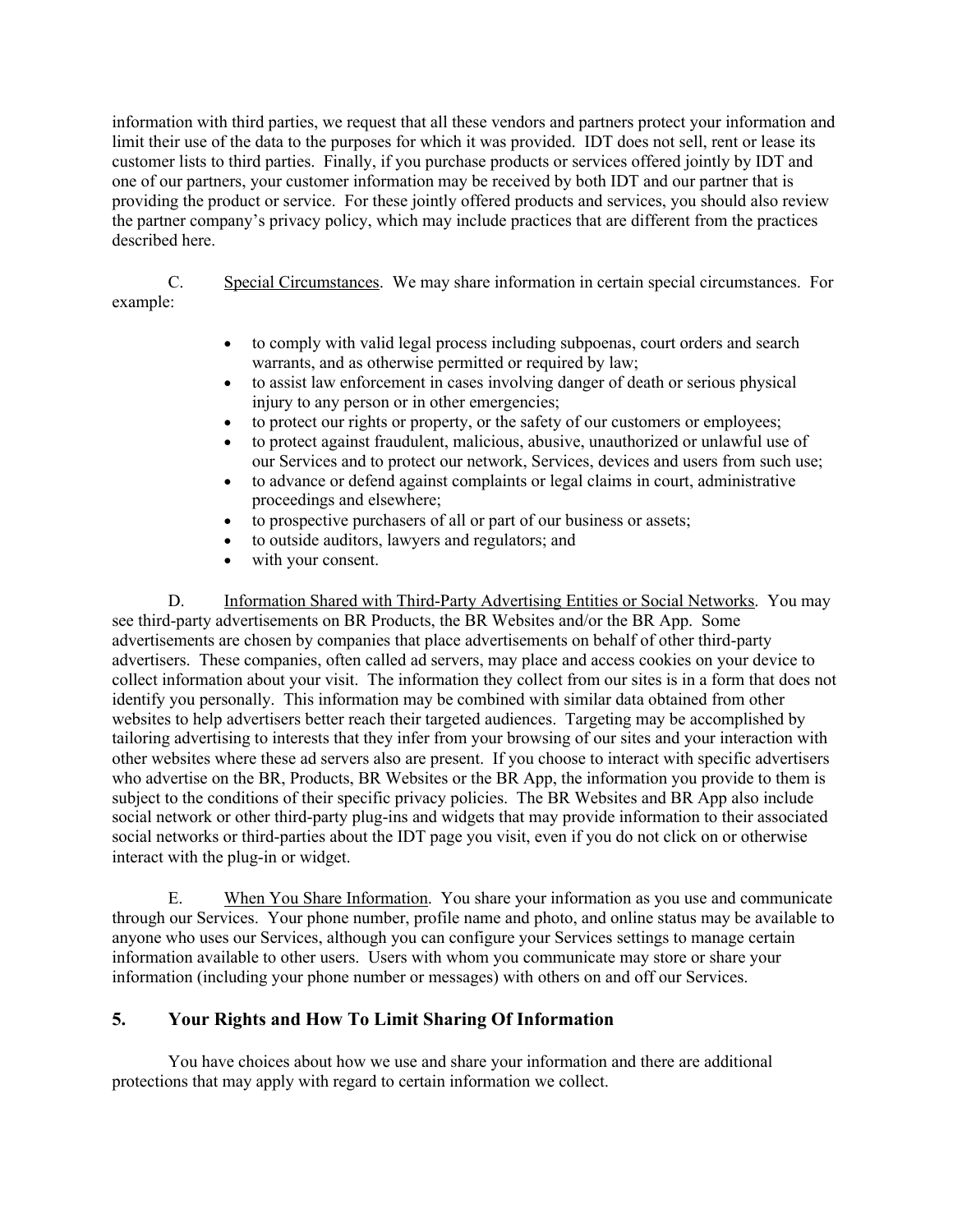A. Customer Proprietary Network Information (CPNI). CPNI is information made available to us solely by virtue of our relationship with you that relates to the type, quantity, destination, technical configuration, location, and amount of use of the telecommunications and interconnected VoIP services you purchase from us, as well as related billing information. You have a right, and we have a duty, under federal law to protect the confidentiality of your CPNI. We use and share your CPNI within the IDT Family of Companies and with/to their agents, contractors and partners for marketing purposes, including to offer you services that are different from the services you currently purchase from us. If you don't want your CPNI used for the marketing purposes described above, please notify us online at support@bossrevolution.com. Unless you notify us, we may use your CPNI as described above and your choice will remain valid until you notify us that you wish to change your selection. Your decision about use of your CPNI will not affect the provision of any Services you currently have with us. Note: this CPNI notice may not apply to residents of certain states, including Arizona.

B. Telemarketing. Federal "Do Not Call" laws allow you to place your phone numbers on the National Do Not Call Registry to prevent telemarketing calls to those numbers. To add your numbers to this list, please call 1-888-382-1222, or visit www.donotcall.gov. Most telemarketing laws allow companies to contact their own customers without consulting the Federal or State Do Not Call lists. If you would like to be removed from IDT's telemarketing list, please contact us at  $\frac{\text{support}(a) \text{lossrevolution.com}}{\text{P}}$ . Please allow 30 days for your telephone number to be removed from any sales programs that are currently underway. Please note that we may still call you regarding your Services and account even if you remove your number from our telemarketing list.

C. Email, Text Messages and Push Notifications. Marketing emails you receive from us will include an unsubscribe feature usually found at the bottom of the email that you may use to opt out of receiving future marketing emails. Marketing text and SMS messages from us also contain an opt-out feature that you can use to prevent future marketing text and SMS messages from us. You may refuse to consent to receive calls and texts from IDT and its affiliates that require your consent, including autodialed, pre-recorded or artificial voice telemarketing calls. You may also withdraw your previously given consent to receive such calls and texts. You can opt out of receiving push notifications from us via the BR App by going to your device "Settings" and clicking on "Notifications," and then changing those settings for the BR App. Please note that you cannot withdraw your consent to receive certain in-BR App messages from IDT. Your ability to manage some of our Services could be limited if you withdraw your consent to receive text and SMS messages. IDT does not recommend using those Services without authorization to receive such messages.

D. Online Information. You have choices about whether certain information collected on the BR Websites and BR App is used to customize advertising based on predictions generated from your visits over time and across different websites and apps. Similarly, many mobile devices offer controls you can set to limit the advertising use of information collected across mobile apps on your device. Please note that many opt outs use browser cookies or device controls and are specific to the device and browser you are using. If you buy a new computer, change web browsers or devices or delete the cookies on your computer, you may need to opt out again. In addition, ads you receive may still be tailored using other techniques such as publisher, device or browser-enabled targeting. You should check the privacy policies of the products, sites, apps and services you use to learn more about any such techniques and your options. You also can limit the collection of certain website information by deleting or disabling cookies. Most browsers enable you to erase cookies from your computer hard drive, block all cookies, or receive a warning before a cookie is stored. Disabling cookies may prevent you from using specific features on our sites and other websites, such as ordering products or services and maintaining an online account.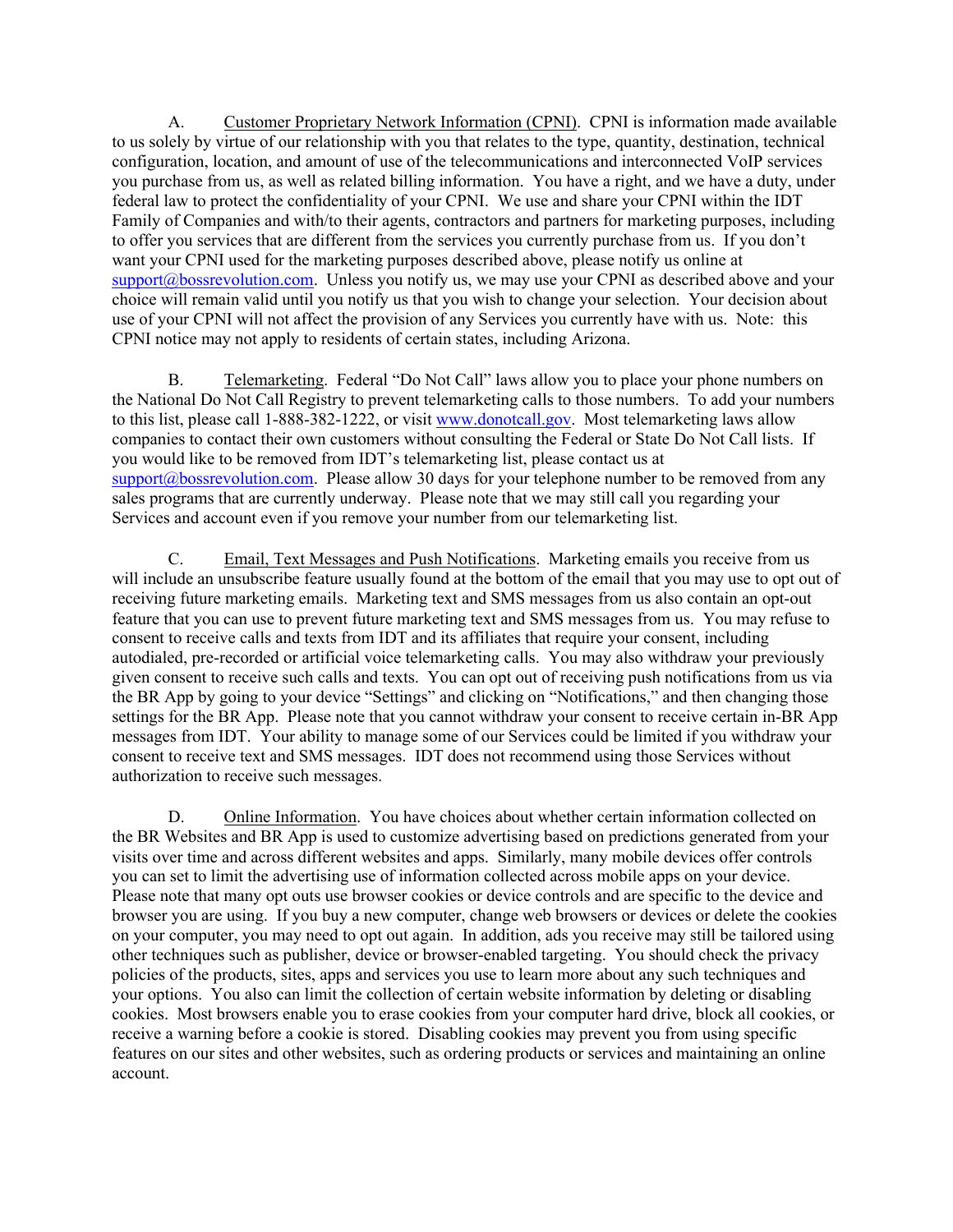## **6. California Consumers**. If you are a resident of California, then the following section also applies to you.

A. Personal Information. Personal information includes information that identifies, relates to, describes, is reasonably capable of being associated with, or could reasonably be linked, directly or indirectly, with a particular consumer or household. IDT collects, discloses and/or sells the following categories of personal information regarding California residents:

| Categories of                                                                                                                              | Specific Personal                                                                                                                                                                                                                                                                                                                                                                                             | Categories of                                                                                                                                                                                                                 | Is this info Shared                                                                                                                                                                                                                                                                                                                                                                                                                                                                                                                                                                                                                                                                                                                                                                                                                           | Business or                                                                                                                                                                                                                                                                                                                                                                                                                                                                                                                                                                                                                                                                                                                                                                                                                      |
|--------------------------------------------------------------------------------------------------------------------------------------------|---------------------------------------------------------------------------------------------------------------------------------------------------------------------------------------------------------------------------------------------------------------------------------------------------------------------------------------------------------------------------------------------------------------|-------------------------------------------------------------------------------------------------------------------------------------------------------------------------------------------------------------------------------|-----------------------------------------------------------------------------------------------------------------------------------------------------------------------------------------------------------------------------------------------------------------------------------------------------------------------------------------------------------------------------------------------------------------------------------------------------------------------------------------------------------------------------------------------------------------------------------------------------------------------------------------------------------------------------------------------------------------------------------------------------------------------------------------------------------------------------------------------|----------------------------------------------------------------------------------------------------------------------------------------------------------------------------------------------------------------------------------------------------------------------------------------------------------------------------------------------------------------------------------------------------------------------------------------------------------------------------------------------------------------------------------------------------------------------------------------------------------------------------------------------------------------------------------------------------------------------------------------------------------------------------------------------------------------------------------|
| Personal                                                                                                                                   | Information                                                                                                                                                                                                                                                                                                                                                                                                   | Sources of                                                                                                                                                                                                                    | and/or Sold and                                                                                                                                                                                                                                                                                                                                                                                                                                                                                                                                                                                                                                                                                                                                                                                                                               | Commercial                                                                                                                                                                                                                                                                                                                                                                                                                                                                                                                                                                                                                                                                                                                                                                                                                       |
| Information                                                                                                                                | Collected within                                                                                                                                                                                                                                                                                                                                                                                              | Personal                                                                                                                                                                                                                      | Categories of to                                                                                                                                                                                                                                                                                                                                                                                                                                                                                                                                                                                                                                                                                                                                                                                                                              | Purposes for                                                                                                                                                                                                                                                                                                                                                                                                                                                                                                                                                                                                                                                                                                                                                                                                                     |
| Collected                                                                                                                                  | Category                                                                                                                                                                                                                                                                                                                                                                                                      | Information                                                                                                                                                                                                                   | Whom                                                                                                                                                                                                                                                                                                                                                                                                                                                                                                                                                                                                                                                                                                                                                                                                                                          | Collection, Sharing                                                                                                                                                                                                                                                                                                                                                                                                                                                                                                                                                                                                                                                                                                                                                                                                              |
|                                                                                                                                            |                                                                                                                                                                                                                                                                                                                                                                                                               |                                                                                                                                                                                                                               |                                                                                                                                                                                                                                                                                                                                                                                                                                                                                                                                                                                                                                                                                                                                                                                                                                               | and Selling Personal                                                                                                                                                                                                                                                                                                                                                                                                                                                                                                                                                                                                                                                                                                                                                                                                             |
|                                                                                                                                            |                                                                                                                                                                                                                                                                                                                                                                                                               |                                                                                                                                                                                                                               |                                                                                                                                                                                                                                                                                                                                                                                                                                                                                                                                                                                                                                                                                                                                                                                                                                               |                                                                                                                                                                                                                                                                                                                                                                                                                                                                                                                                                                                                                                                                                                                                                                                                                                  |
| Personal Identifiers and<br>Information, including<br>items listed in<br>subdivision (e) of<br>Section 1798.80 of<br>California Civil Code | name, address, email<br>address, phone number,<br>birthdate, device and<br>marketing identifiers, IP<br>address, payment and<br>financial information,<br>credit/debit card number<br>and details, bank account<br>number and information,<br>personal information<br>necessary to verify you<br>or your account, security<br>code and login<br>credentials, and other<br>personal information you<br>provide | consumer,<br>consumer's device,<br>automatic<br>collection by IDT,<br>credit reporting<br>companies,<br>financial<br>companies, 3rd<br>party vendors that<br>provide IDT with<br>transactional<br>services, data<br>resellers | $Shared - yes$<br>Categories of third<br>parties with whom IDT<br>shares personal<br>information: IDT family<br>of companies, including<br>our affiliates both in and<br>outside the United States;<br>our vendors and partners<br>to the extent reasonably<br>necessary for them to<br>perform work on our and<br>your behalf (e.g., credit<br>card processors); ad<br>networks; data analytics<br>providers; social<br>networks; law<br>enforcement; prospective<br>purchasers of our<br>business; outside auditors<br>and lawyers; and<br>government entities,<br>agencies and regulators<br>Sold - yes (only unique<br>marketing identifier,<br>email address and mobile<br>number)<br>Categories of third<br>parties with whom IDT<br>sells personal<br>information: ad<br>networks; data analytics<br>providers; and social<br>networks | Information<br>To manage our products<br>and services, including to<br>help us operate, provide,<br>evaluate, improve,<br>monitor, customize, bill<br>and support our products<br>and services<br>To maintain and service<br>your account, including to<br>process orders and<br>payments<br>To communicate with you<br>about our terms and<br>policies<br>To verify you, your<br>account activity and your<br>information<br>To detect, investigate and<br>report fraud, abuse or<br>illegal use of our products<br>and services or customer<br>accounts<br>To provide customer<br>service<br>To perform due diligence,<br>credit and fraud<br>prevention checks<br>To maintain accurate<br>record keeping<br>To perform product,<br>marketing and<br>organizational analysis<br>To provide advertising<br>and marketing to our |
|                                                                                                                                            |                                                                                                                                                                                                                                                                                                                                                                                                               |                                                                                                                                                                                                                               |                                                                                                                                                                                                                                                                                                                                                                                                                                                                                                                                                                                                                                                                                                                                                                                                                                               | customers                                                                                                                                                                                                                                                                                                                                                                                                                                                                                                                                                                                                                                                                                                                                                                                                                        |
| Commercial<br>information                                                                                                                  | records of products or<br>services purchased and<br>used, diagnostic and<br>service performance                                                                                                                                                                                                                                                                                                               | consumer,<br>consumer's device,<br>automatic<br>collection by IDT,                                                                                                                                                            | Shared - yes<br>Categories of third<br>parties with whom IDT                                                                                                                                                                                                                                                                                                                                                                                                                                                                                                                                                                                                                                                                                                                                                                                  | To measure our marketing<br>campaigns and to audit<br>consumer interactions                                                                                                                                                                                                                                                                                                                                                                                                                                                                                                                                                                                                                                                                                                                                                      |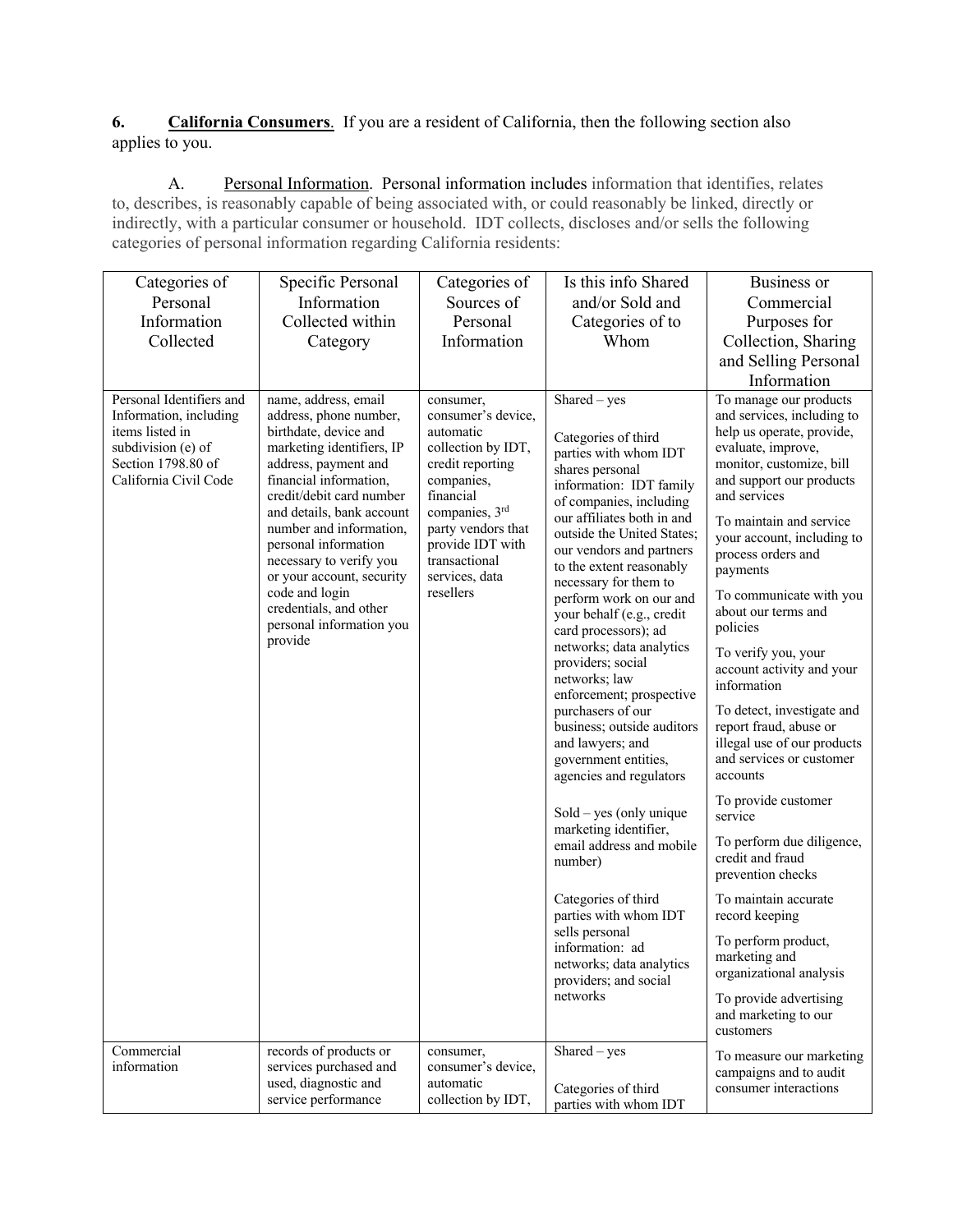|                                                                 | information, call records<br>and other traffic data,<br>credit information from<br>reporting agencies,<br>transactional<br>information, and other<br>purchasing or consuming<br>histories or tendencies                                                                       | credit reporting<br>companies,<br>financial<br>companies, 3rd<br>party vendors that<br>provide IDT with<br>transactional<br>services, data<br>resellers                                                                       | shares personal<br>information: see list<br>under Personal<br>Identifiers and<br>Information<br>$Sold - no$                                                                                                                                                                                                                                                                                                                                                                                        | To comply with<br>regulations and legal<br>requirements<br>To comply with<br>contractual requirements<br>For risk management and<br>compliance |
|-----------------------------------------------------------------|-------------------------------------------------------------------------------------------------------------------------------------------------------------------------------------------------------------------------------------------------------------------------------|-------------------------------------------------------------------------------------------------------------------------------------------------------------------------------------------------------------------------------|----------------------------------------------------------------------------------------------------------------------------------------------------------------------------------------------------------------------------------------------------------------------------------------------------------------------------------------------------------------------------------------------------------------------------------------------------------------------------------------------------|------------------------------------------------------------------------------------------------------------------------------------------------|
| Internet or other<br>electronic network<br>activity information | browsing history, search<br>history, messages,<br>personal, phone or social<br>network contact<br>information, device<br>information, device<br>contacts, and information<br>regarding a consumer's<br>interaction and usage<br>with our websites, apps<br>and advertisements | consumer,<br>consumer's device,<br>automatic<br>collection by IDT,<br>credit reporting<br>companies,<br>financial<br>companies, 3rd<br>party vendors that<br>provide IDT with<br>transactional<br>services, data<br>resellers | $\overline{\text{Shared}} - \text{yes}$<br>Categories of third<br>parties with whom IDT<br>shares personal<br>information: see list<br>under Personal<br>Identifiers and<br>Information<br>$Sold - no$                                                                                                                                                                                                                                                                                             | For legal advice and<br>defense of claims<br>For general, operational<br>and administrative<br>purposes                                        |
| Geolocation data (if use<br>location features)                  | location of device                                                                                                                                                                                                                                                            | consumer,<br>consumer's device,<br>automatic<br>collection by IDT                                                                                                                                                             | Shared - yes<br>Categories of third<br>parties with whom IDT<br>shares personal<br>information: see list<br>under Personal<br>Identifiers and<br>Information<br>$Sold - no$                                                                                                                                                                                                                                                                                                                        |                                                                                                                                                |
| Inferences drawn from<br>any of the information<br>above        | profile reflecting the<br>consumer's marketing<br>preferences; aggregate<br>information from third<br>parties                                                                                                                                                                 | consumer,<br>consumer's device,<br>automatic<br>collection by IDT,<br>credit reporting<br>companies,<br>financial<br>companies, 3rd<br>party vendors that<br>provide IDT with<br>transactional<br>services, data<br>resellers | $Shared - yes$<br>Categories of third<br>parties with whom IDT<br>shares personal<br>information: IDT family<br>of companies, including<br>our affiliates both in and<br>outside the United States;<br>our vendors and partners<br>to the extent reasonably<br>necessary for them to<br>perform work on our and<br>your behalf (e.g., credit<br>card processors); ad<br>networks; data analytics<br>providers; social<br>networks; and<br>prospective purchasers of<br>our business<br>$Sold - no$ |                                                                                                                                                |

C. Your Rights. As a California resident you have certain additional rights regarding your personal information under the California Consumer Privacy Act of 2018 ("CCPA").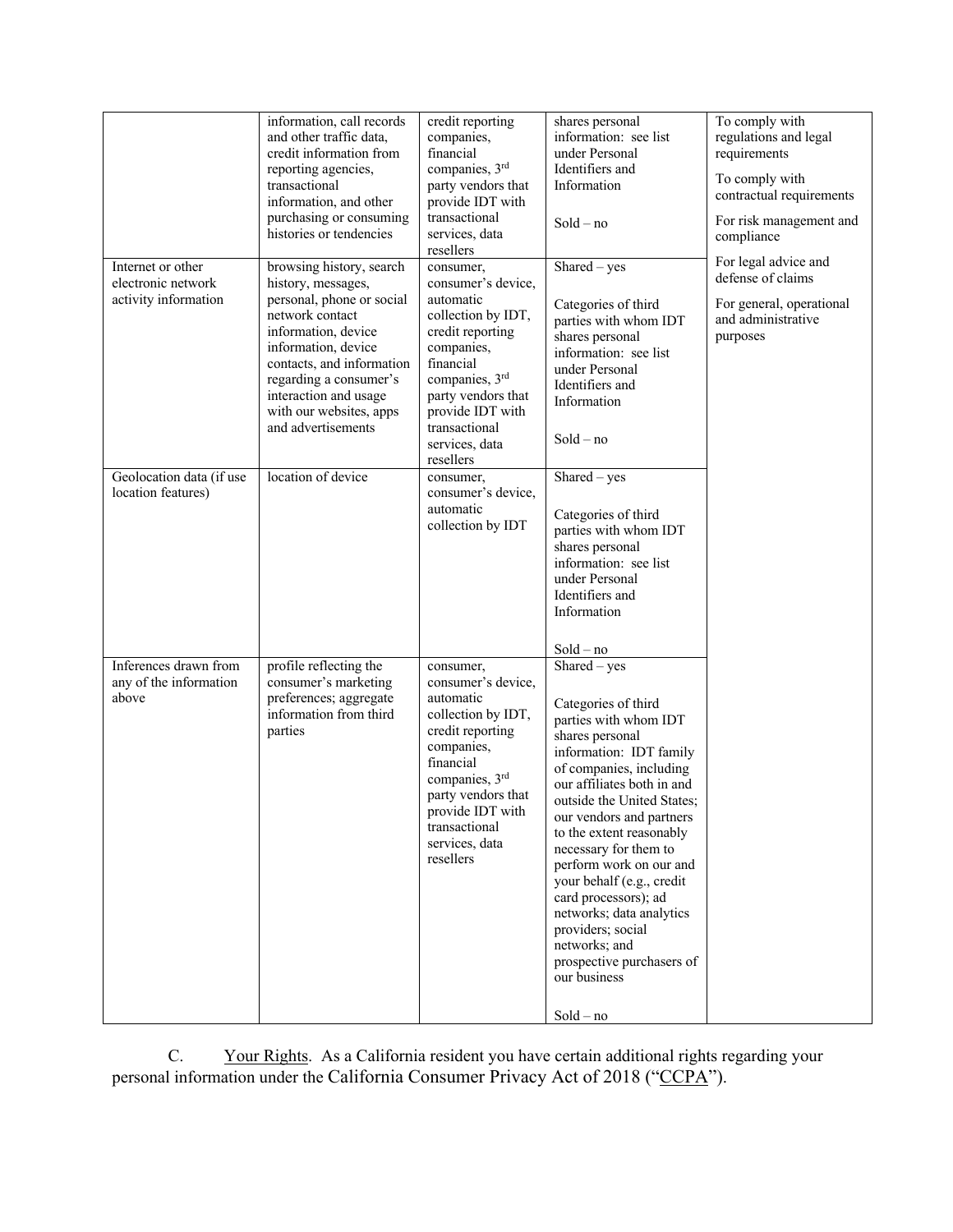(i) Right to Know Personal Information Collected – you have the right to request the following from IDT: categories of personal information collected; categories of sources of personal information; business or commercial purpose for collecting or selling your personal information; categories of third parties with whom we share your personal information; and the specific pieces of personal information that we have collected about you.

(ii) Right to Know Personal Information Sold or Disclosed – you have the right to request the following from IDT: categories of personal information collected; categories of personal information sold by IDT; categories of third parties to whom IDT has sold your personal information; and categories of personal information IDT has disclosed for a business purpose.

(iii) Right of No Discrimination - IDT does not discriminate against any California consumer who exercises any of the consumer's rights under the CCPA. Pursuant to the CCPA, IDT is permitted to charge a consumer a different price or rate and/or provide a different level of service to the consumer if that difference is reasonably related to the value provided to the consumer by the consumer's data.

(iv) Right of Deletion/Erasure – you have the right to request that IDT delete any personal information that it has collected about you. There are exceptions to this right and IDT does not have to delete your personal information including if necessary to complete a transaction, to provide you with services, to detect fraud, to comply with our legal obligations, and to use internally in a lawful manner compatible with the context in which the personal information was given. In addition, if your personal information is deleted you may not be able to purchase or use our products and services.

(v) Right to Not Sell Personal Information – IDT may sell certain portions of your personal information to third parties and you have the right to opt out of such selling. To exercise your right to opt out of the sale of your personal information please go to https://www.idt.net/ccpa-do-not-sell and complete the form. IDT does not intentionally collect the personal information of a consumer under the age of 16. IDT does not intentionally sell the personal information of a consumer under the age of 16 unless the consumer (if age 13-16) or the consumer's parent (for consumers under 13) affirmatively authorizes sale.

D. How to Exercise Your Rights. To exercise your rights to know personal information collected, sold or disclosed, or to exercise your right to delete your personal information, please go to https://www.idt.net/ccpa-request and complete the form. To exercise your right to opt out of the sale of your personal information please go to https://www.idt.net/ccpa-do-not-sell and complete the form. In addition, you can exercise your rights by calling the following toll-free number: 888-412-0477.

E. Verification of Consumer Requests. In order to comply with a consumer request, IDT must reasonably verify the requestor. A record of each request is made as soon as it is received by our data protection team. IDT will use all reasonable measures to verify the identity of the individual making the request. We will utilize the requested data to ensure that we can verify the requestor's identity and where we are unable to do so, we may contact you for further information, or ask you to provide evidence of your identity prior to responding to your request. This is to protect your data and rights. If a third party, relative or representative is requesting the data on your behalf, we will verify their authority to act for you and may contact you and them to confirm you and their identity and gain your authorization prior to responding to the request.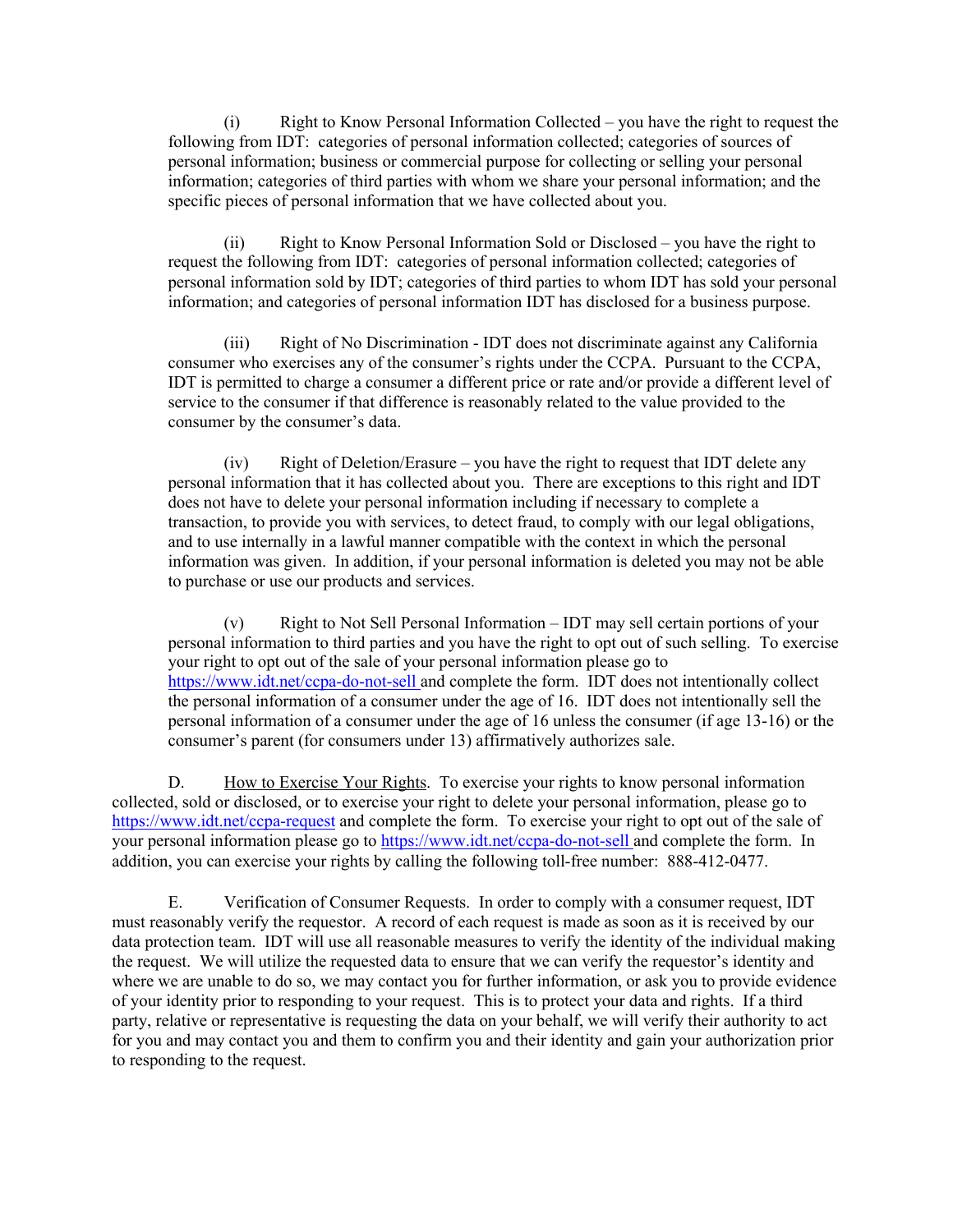F. Responding to Consumer Requests. IDT will attempt to confirm receipt of each request by contacting the requestor either at the email or telephone number submitted, through the consumer's account or by other electronic means. IDT will attempt to verify each request and if it is able to verify a request will provide a response within 45 days of the receipt of the request, which time period may be extended by IDT for an additional 45 days. If a delay is necessary, IDT will contact the requestor within the original 45 day period and provide the reasons for the delay. If a request is particularly complex, IDT may take an additional 90 days to respond. IDT may charge a fee or refuse to act on any request that is manifestly unfounded or excessive. All IDT responses shall be in writing and cover the previous 12 month period. Where possible the response shall be sent through the consumer's account. Otherwise, the response shall be sent by mail or electronically. IDT is not obligated to provide a response to a consumer more than two times in any 12 month period. The CCPA contains certain exemptions and exceptions from the right of deletion and/or the provision of personal information. If one or more of those exemptions or exceptions applies to your request, then we may not be able to act upon your request. Where possible we will inform you of the reasons for not acting upon your request.

F. For More Info. For more information on your rights and our obligations under the CCPA please send an email to ccpa@idt.net. For California residents with a disability please send an email to  $ccpa@idt.net$  for information on how to access this policy in another format.

#### **7. Other Information**

A. Keeping Children Safe. IDT does not knowingly market to or collect information from children under the age of 16 without obtaining verifiable parental consent. If you allow a child to use your device or our Services, you should be aware that their information could be collected as described in this Policy. We encourage parents to be involved in the online activities of their children to ensure that no information is collected from a child without parental permission.

B. Security. IDT has technical, organizational and physical safeguards in place to help protect against unauthorized access to, use or disclosure of the information we collect and store. Employees are trained on the importance of protecting privacy and on the proper access to, use and disclosure of customer information. IDT secures information on computer servers in a controlled, secure environment, protected from unauthorized access, use or disclosure. We use Secure Socket Layer (SSL) encrypted protection to protect the personal information transmitted to the BR Websites. The BR Websites and BR App are PCI compliant in connection with your credit card information. Although we work hard to protect your information that we collect and store, no program is 100% secure and we cannot guarantee that our safeguards will prevent every unauthorized attempt to access, use or disclose that information. IDT maintains security and incident response plans to handle incidents involving unauthorized access to information we collect or store. If you become aware of a security issue, please contact us.

C. Contact Information. If you have questions, concerns or suggestions related to our Policy or our privacy practices you may contact us at:

> IDT Domestic Telecom, Inc. Boss Revolution Product Team 520 Broad Street, 4<sup>th</sup> floor Newark, NJ 07102 Telephone: 973-438-1000 Email: support@bossrevolution.com